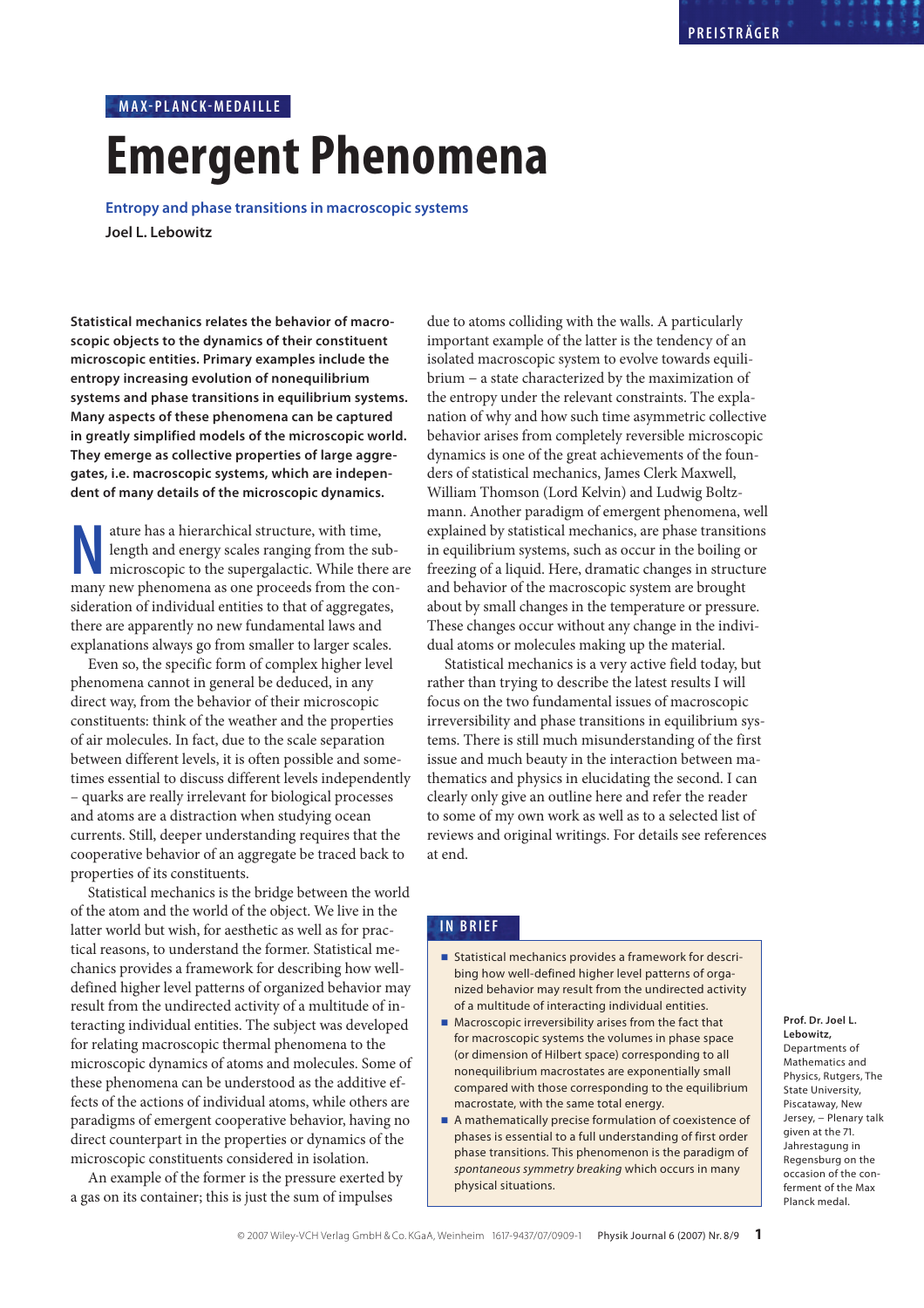## **PREIST RÄG E R**

**1)** Boltzmann's early writings on the subject are sometimes unclear, wrong, and even contradictory. His later writings, however, are generally very clear and right on the money (even if a bit verbose for Maxwell's taste. [7]) The presentation here is not intended to be historical.

# **Macroscopic Irreversibility: Problem and Resolution**

In the world about us the past is distinctly different from the future. Milk spills but doesn't unspill, eggs splatter but do not unsplatter, waves break but do not unbreak, we always grow older, never younger. These processes all move in one direction in time − they are called "time-irreversible" and define the arrow of time. It is therefore very surprising that the relevant fundamental laws of nature make no such distinction between the past and future. These laws permit all processes to be run backwards in time. This leads to a great puzzle − if the laws of nature permit it why don't we observe the above mentioned processes run backwards? Why does a video of an egg splattering run backwards look ridiculous? Put another way: how can time-reversible motions of atoms and molecules, the microscopic components of material systems, give rise to observed time-irreversible behavior of our everyday world?

In the context of Newtonian theory, the "theory of everything" at the time of Thomson, Maxwell and Boltzmann, the problem can be formally presented as follows: the complete microscopic (or micro) state of a classical system of N particles is represented by a point X in its phase space  $\Gamma$ ,

 $X = (r_1, p_1, r_2, p_2, ..., r_N, p_N),$ 

 $r_i$  and  $p_i$  being the position and momentum (or velocity) of the ith particle. When the system is isolated, say in a box V with reflecting walls, its evolution is go-



**Fig. 1** How would you order this sequence of "snapshots" in time? Each represents a macroscopic state of a system containing, for example a fluid with two "differently colored" atoms or a solid in which the shading indicates the local temperature.

verned by Hamiltonian dynamics with some specified Hamiltonian  $H(X)$  which we will assume for simplicity to be an even function of the momenta: no magnetic fields. Given  $H(X)$ , the microstate  $X(t_0)$ , at time  $t_0$ , determines the microstate  $X(t)$  at all future and past times t during which the system will be or was isolated:  $X(t) = T_{t-t_0}X(t_0)$ . Let  $X(t_0)$  and  $X(t_0+\tau)$ , with  $\tau$  positive, be two such microstates. Reversing (physically or mathematically) all velocities at time  $t_0 + \tau$ , we obtain a new microstate. If we now follow the evolution for another interval  $\tau$  we find that the new microstate at time  $t_0 + 2\tau$  is just  $RX(t_0)$ , the microstate  $X(t_0)$  with all velocities reversed:

$$
RX = (r_1,-p_1, r_2,-p_2, ..., r_N,-p_N).
$$

Hence if there is an evolution, i.e. a trajectory  $X(t)$ , in which some property of the system, specified by a function  $f(X(t))$ , behaves in a certain way as t increases, then if  $f(X) = f(RX)$  there is also a trajectory in which the property evolves in the time reversed direction.

Thus, for example, if the energy density or temperature inside the box V gets more uniform as time increases, e. g. in a way described by the diffusion equation, then, since the energy density profile is the same for *X* and *RX*, there is also an evolution in which the density gets more nonuniform. So why is one type of evolution, the one consistent with an entropy increase in accord with the "second law", common and the other never seen? The difficulty is illustrated by the impossibility of time ordering of the snapshots in **Fig. 1** using solely the microscopic dynamical laws: the above time symmetry implies that if (a, b, c, d) is a possible ordering so is (d, c, b, a).

The explanation of this apparent paradox, due to Thomson, Maxwell and Boltzmann, as described in references [1−13], shows that not only is there no conflict between reversible microscopic laws and irreversible macroscopic behavior, but, as clearly pointed out by Boltzmann in his later writings**1)** , there are extremely strong reasons to expect the latter from the former. These reasons involve several interrelated ingredients which together provide the required distinction between microscopic and macroscopic variables and explain the emergence of definite time asymmetric behavior in the evolution of the latter despite the total absence of such asymmetry in the dynamics of the former. They are:

■ the great disparity between microscopic and macroscopic scales,

■ the fact that the events we observe in our world are determined not only by the microscopic dynamics, but also by the initial conditions of our system, which, if taken back far enough, inevitably lead to the initial conditions of our universe, and

■ the fact that it is not every microscopic state of a macroscopic system that will evolve in accordance with the entropy increase predicted by the second law, but only the "majority" of such states - a majority which however becomes so overwhelming when the number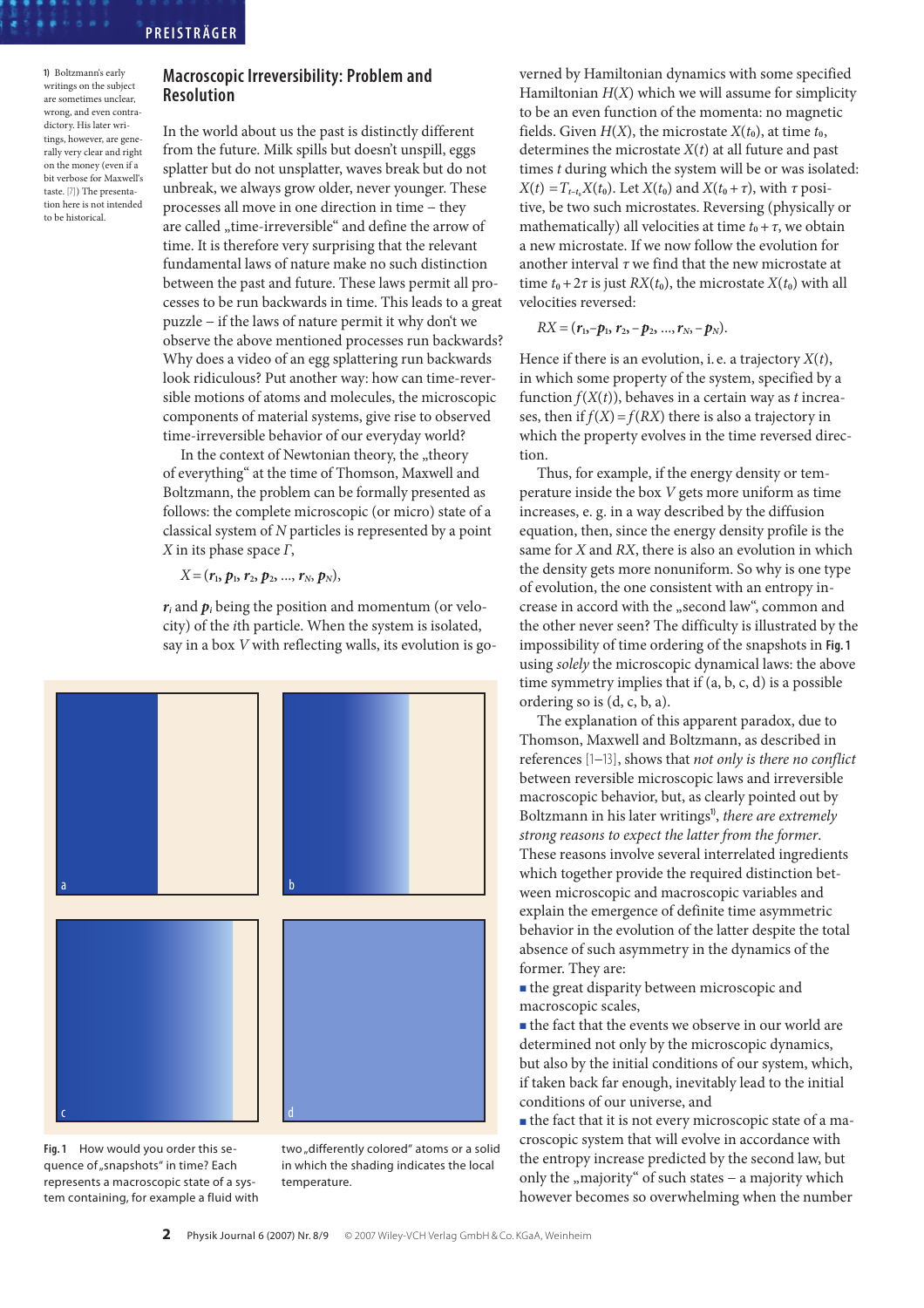# **PREIST RÄG E R**

of atoms in the system becomes very large that irreversible behavior becomes effectively a certainty.

To make the last statement complete we shall have to specify the assignment of weights, or probabilities, to different microstates consistent with a given macrostate. This is usually resolved by assuming some form of "equal a priori probabilities" (EAPP). Note, however, that since we are concerned with events which have overwhelming probability, many different assignments are equivalent and there is no need to worry unduly about having a unique assignment. The EAPP are however a "natural" choice. It is based on phase space volume (or dimension of Hilbert space in quantum mechanics). More precisely, let  $\Gamma_{M_{\alpha}}$  be the region in the phase space Γ corresponding to the macrostate M**α**. We can write this as  $M(X) = M_a$ . Then, for a system in the macrostate  $M_a$  the probability of its microstate X being in  $dX \in \Gamma_{M_\alpha}$  is equal to  $|dX| / |\Gamma_{M_\alpha}|$  where  $|A|$  indicates the Liouville volume of a region  $A \subset \Gamma$ .

Using such considerations enabled Boltzmann to define the entropy of a macroscopic system in terms of its microstate and to relate its change, as expressed by the second law, to the Hamiltonian evolution of that microstate. It is in the time evolution of the macrostates corresponding to "typical" microstates that we observe irreversible behavior [1–2].

Boltzmann connected the second law with phase space volume considerations by making the observation that for a dilute gas  $log |F_{M_{eq}}|$ , where  $M_{eq}$  is the macrostate corresponding to the systems being in equilibrium at a given energy, is proportional, up to terms negligible in the size of the system, to the equilibrium thermodynamic entropy of Clausius. He then extended this relation between thermodynamic entropy and log |Γ**<sup>M</sup>eq**| to all macroscopic systems; be they gas, liquid or solid. This provided a microscopic definition of the operationally measurable entropy of macroscopic systems in equilibrium.

Having made this connection Boltzmann then generalized it to define an entropy also for macroscopic systems not in equilibrium, implicitely used by Clausius in his formulation of the second law of thermodynamics. To do this, he associated with each microscopic state  $X$  of a macroscopic system a number  $S_B$  which depends only on  $M(X)$  given, up to multiplicative and additive constants, by

$$
S_B(X) = S_B(M(X))
$$
 (1)

with

$$
S_B(M) = k \log |\Gamma_M|.\tag{2}
$$

Following O. Penrose [10], I shall call S<sub>B</sub> the Boltzmann entropy of a classical system. (I have deliberately written (1) and (2) as two equations to emphasize their logical independence which is useful for the discussion of quantum systems, where  $X$  is replaced by the wave function or density matrix and  $|I_M|$  is the dimension of the linear subspace of the Hilbert space corresponding to the macrostate  $M$  [1e].)

Boltzmann then used the fact that the  $\Gamma_M$  correspon-

ding to different macrostates have enormously different phase space volumes, to explain (in agreement with the ideas of Maxwell and Thomson) the observation, embodied in the second law of thermodynamics, that when a constraint is lifted, as in **Fig. 1**, an isolated macroscopic system will evolve toward a state with greater entropy.**2)**

In effect Boltzmann argued that due to the large differences in the sizes of  $\Gamma_{M_\alpha}$ ,  $S_B(X) = k \log |\Gamma_{M(X)}|$  will typically increase, as  $X(t)$  evolves in time, in a way which explains and describes qualitatively the evolution towards equilibrium of macroscopic systems. What distinguishes increasing  $t$  from decreasing  $t$  are the initial conditions, to which some form of EAPP can be applied, see  $[1-2]$  and  $[11-13]$ .

These very large differences in the values of  $|T_M|$ for different M come from the very large number of particles (or degrees of freedom) which contribute, in an (approximately) additive way, to  $log|F_M|$ . This is also what gives rise to typical or almost sure behavior. Typical, as used here, means that the set of microstates corresponding to a given macrostate M for which the evolution leads to a macroscopic increase (or nondecrease) in the Boltzmann entropy during some fixed macroscopic time period  $\tau$  occupies a subset of  $\Gamma_M$ whose Liouville volume is a fraction of  $|Γ_M|$  which goes very rapidly (exponentially) to one as the number of atoms in the system increases. The fraction of "bad" microstates, which lead to an entropy decrease, thus goes to zero exponentially fast as  $N \rightarrow \infty$ .

Typicality is what distinguishes macroscopic irreversibility from the weak approach to equilibrium of probability distributions (ensembles) of systems with good ergodic properties having only a few degrees of freedom, e. g. two hard spheres in a cubical box. While the former is manifested in a typical evolution of a single macroscopic system the latter does not correspond to any appearance of time asymmetry in the evolution of an individual system. Maxwell makes clear the importance of the separation between microscopic and macroscopic scales when he writes  $[14]$ : "the second law is drawn from our experience of bodies consisting of an immense number of molecules. ... it is continually being violated, ..., in any sufficiently small group of molecules... As the number ... is increased ... the probability of a measurable variation ... may be regarded as practically an impossibility." This is also made very clear by Onsager in [15] and should be contrasted with the confusing statements found in many books that thermodynamics can be applied to a single isolated particle in a box.

On the other hand, because of the exponential increase of the phase space volume with particle number, even a system with only a few hundred particles, such as is commonly used in molecular dynamics computer simulations, will, when started in a nonequilibrium ", macrostate" M, with "random"  $X \in \Gamma_M$ , appear to behave like a macroscopic system. **3)**

This will be so even when integer arithmetic is used in the simulations so that the system behaves as a truly

**2)** When M specifies a state of local equilibrium,  $S_B(X)$  agrees up to negligible terms, with the "hydrodynamic entropy". For systems far from equilibrium the definition of M and thus of S<sub>B</sub> can be more problematical. For a dilute gas in which M is specified by the smoothed empirical density  $f(r, v)$ of atoms in the six dimensional position and velocity space,  $S_B(X)$  =  $-k$  $\int$  $f(\mathbf{r}, \mathbf{v}) \log f(\mathbf{r}, \mathbf{v})$ d**r** d**v**. Boltzmann's famous  $H$  theorem is thus an expression of the second law applied to the macrostate specified by  $f$ . It was argued in [2] that such an  $H$  theorem must hold whenever there is a deterministic equation for the macrovariables of an isolated system. When the potential energy is not negligible one has to add to  $f(r, v)$ also information about the energy density [2].

**3)** After all, the likelihood of hitting, in the course of say one thousand tries, something which has probability of order 2**–<sup>N</sup>** is, for all practical purposes, the same, whether  ${\cal N}$  is a hundred or  $10^{23}$ . Of course the fluctuation in S<sub>B</sub> both along the path towards equilibrium and in equilibrium will be larger when  $N$  is small  $[2b]$ .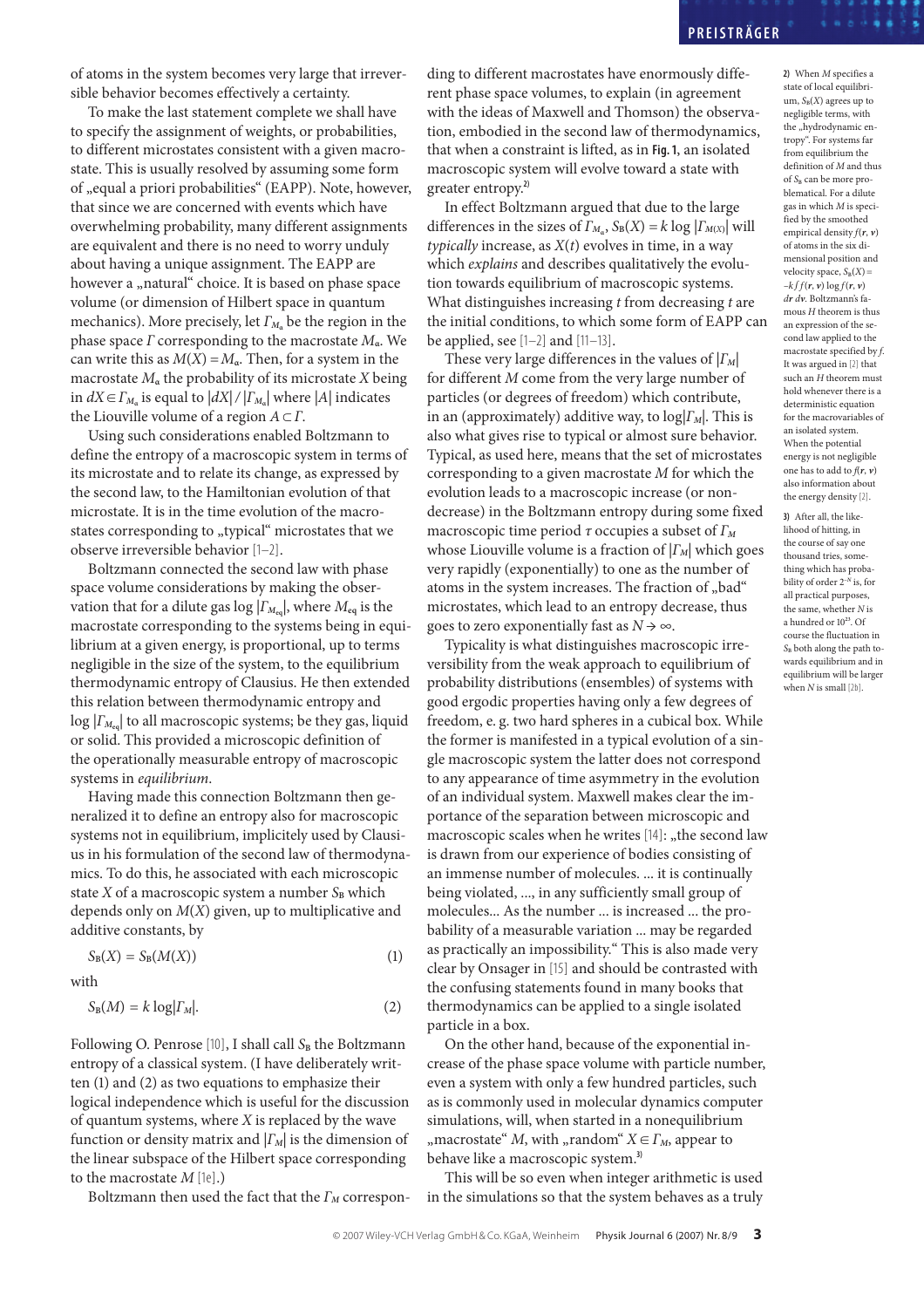isolated one; when its velocities are reversed the system retraces its steps until it comes back to the initial state (with reversed velocities), after which it again proceeds (up to very long Poincaré recurrence times) in the typical way [16].

We might take as a summary of such insights in the late part of the nineteenth century the statement by Gibbs [17] quoted by Boltzmann (in a German translation) on the cover of his book Lectures on Gas Theory II [6]: "In other words, the impossibility of an uncompensated decrease of entropy seems to be reduced to an improbability."

### **Phase Transitions in Equilibrium Systems**

Information about the equilibrium phases of a homogeneous macroscopic system is conveniently encoded in its phase diagram. Phase diagrams can be very complicated but their essence is already present in the familiar, simplified two dimensional diagram for a one component system like water or argon. This has axes marked by the temperature  $T$  and pressure  $p$ , and gives the decomposition of this thermodynamic parameter space into different regions: the blank regions generally correspond to parameter values in which there is a unique pure phase, gas, liquid, or solid, while the lines between these regions represent values of the parameters at which the system can exist in two different pure phases. At the triple point, the system can exist in any of three pure phases.

In general, a macroscopic system with a given Hamiltonian is said to undergo or be at a first-order phase transition when the temperature and pressure, or more generally the temperature and chemical potentials, do not uniquely specify its homogeneous equilibrium state. The different properties of the pure phases coexisting at such a transition manifest themselves as discontinuities in certain observables, e.g. a discontinuity in the density as a function of temperature at the boiling point. On the other hand, when one moves between two points in the thermodynamic parameter space along a path which does not intersect any coexistence line the properties of the system change smoothly.

**4)** It is clearly impossible to cite here all or even a significant fraction of all the good reviews and textbooks on the subject. The reader would do well however to browse among the original works and in particular Gibbs' beautiful book [18]. A partial list of books and reviews with a mathematical treatment of Gibbs measures and phase transitions which contain the results presented here without references can be found in [19] and [1d].

I will now sketch a mathematically precise formulation of what is meant by coexistence of phases. This is a beautiful part of the developments in statistical mechanics in the past fifty years, which is essential to a full understanding of the singular behavior of macroscopic systems at first order phase transitions, e.g. the discontinuity in the density mentioned earlier. These singularities can only be captured precisely through the infinite volume or thermodynamic limit (TL) described below; a formal mathematical procedure in which the size of the system becomes infinite while the number of particles and energy per unit volume (or the chemical potential and temperature) stay fixed. While at first sight entirely unrealistic, such a limit represents an idealization of a macroscopic physical system whose spatial extension, although finite, is very large

on the microscopic scale of interparticle distances or interactions. The advantage of this idealization is that boundary and finite size effects present in real systems, which are frequently irrelevant to the phenomena of interest, are eliminated in the TL. We always implicitly take such a limit when we speak of intensive properties of a material.

My starting point here is the Gibbs formalism for calculating equilibrium properties of macroscopic systems as ensemble averages of functions of the microscopic state of the system. While the use of ensembles was anticipated by Boltzmann and independently discovered by Einstein, it was Gibbs who, by his brilliant systematic treatment of statistical ensembles, i.e. probability measures on the phase space, developed them into a useful elegant tool for relating, not only typical but also fluctuating behavior in equilibrium systems, to microscopic Hamiltonians. In a really remarkable way the formalism has survived essentially intact the transition to quantum mechanics. Here, however, I restrict myself to classical mechanics.**4)**

The key to the success of ensembles in predicting properties of macroscopic systems, is that for a system of  $N$  particles,  $N \gg 1$ , we are generally interested only in the values of sum functions of  $X = (r_1, p_1, ..., r_N, p_N)$ . There are functions which can be written as a sum of terms involving only a small number of particles, e. g.

$$
F_{(1)}(X)=\sum f_1(\boldsymbol{r}_i,\boldsymbol{p}_i),
$$

 $F_{(2)}(X) = \sum_{i,j} f_2(r_i, p_i, r_j, p_j),$ 

(with  $f_2(r_i, p_i, r_i, p_i) \rightarrow 0$  when  $|r_i - r_j| \rightarrow \infty$ ), etc. Familiar examples are the kinetic and potential energies of the system. Common macroscopic properties then correspond to sum functions which, when divided by the volume  $|V|$ , are essentially constant on the energy surface  $\Sigma_{\rm E}$  of a macroscopic system. Consequently, if we take the TL, defined by letting  $N \rightarrow \infty$ ,  $E \rightarrow \infty$ , and  $|V| \rightarrow \infty$  in such a way that  $N/|V| \rightarrow \rho$  and  $E/|V| \rightarrow e$ , then these properties assume deterministic values, i. e. their variances go to zero. They also become (within limits) independent of the shape of V and the nature of the boundaries of V. As a less familiar concrete example, let  $f_1(r_i, p_i)$  =  $(p_i^2/2m)^2$ , the square of the kinetic energy of the *i*th particle. Then, in the TL,  $|V|^{-1} F_1(X) \rightarrow (9/4) \rho T^2(e,\rho)$  for typical  $X$ , with  $T$  the temperature of the system given by [∂s(e,ρ)/∂e] **–**, with s(e,ρ) the TL of |V|**–** log |Σ**E**|.

It is this property of sum functions, of having the same value for almost all microstates  $X \in \Sigma_E$  which makes meaningful the use of probabilities, or ensembles, to describe the equilibrium behavior of individual macroscopic systems, as was true for the approach to equilibrium discussed in the previous section. In particular it assures the "equivalence" of ensembles: microcanonical, canonical, grand canonical, pressure, etc. for computing equilibrium properties. They can all be used in the TL to determine the phase diagram as well as the correlation functions. These are translation invariant and independent of boundary conditions in regions of the phase diagram where the system has a unique phase.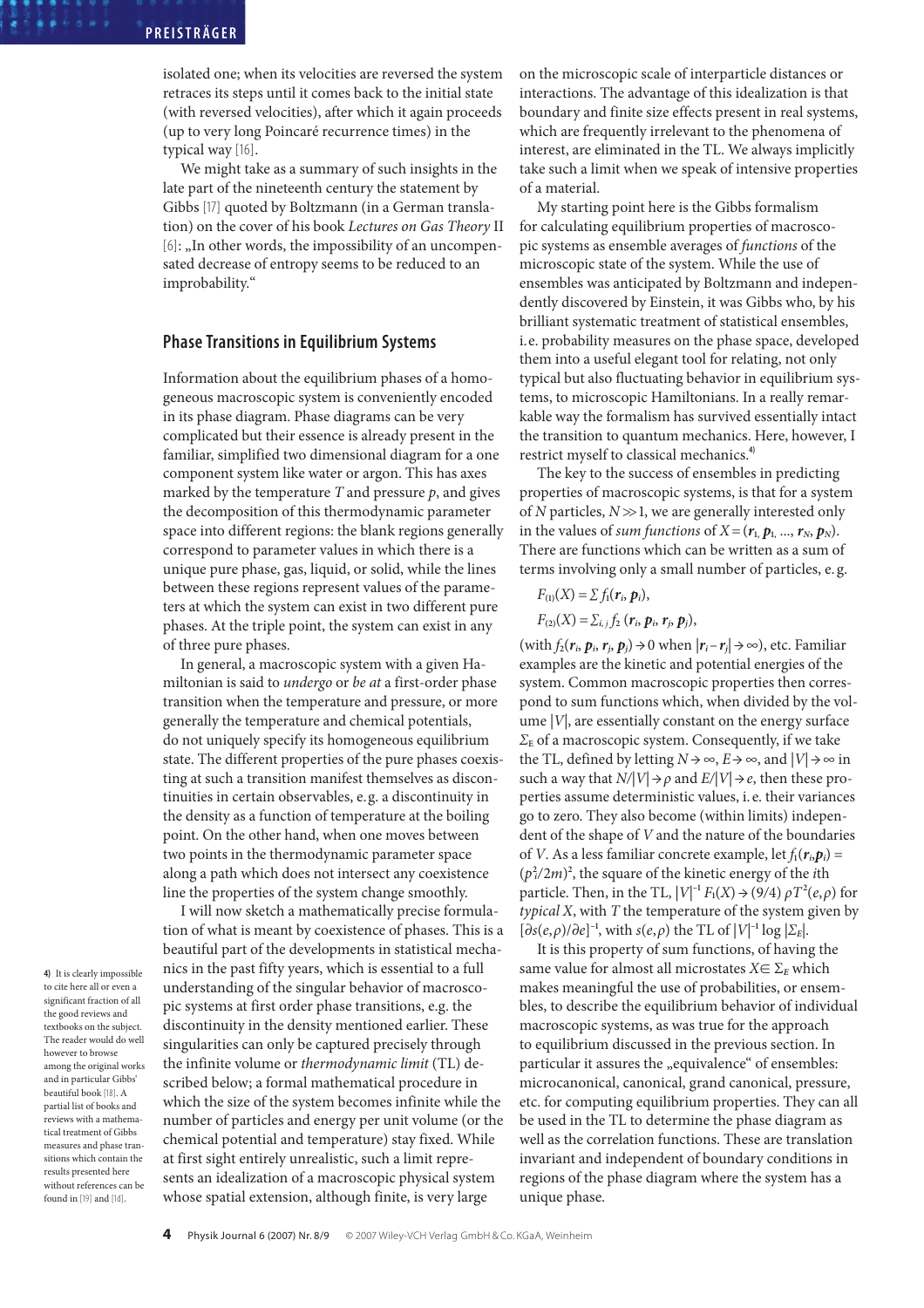To actually obtain the phase diagram of a system with a given Hamiltonian is a formidable mathematical task. It has still not been solved even for such simple continuum systems as particles interacting via a Lennard-Jones pair potential. I will therefore switch now to lattice systems for which such results are available.

Lattice systems can be considered approximations to the continuum particle systems (the cell theory of fluids) or as representations of spins in magnetic systems [19]. I shall consider for simplicity the Ising model on a simple cubic lattice,  $\mathbb{Z}^d$ , in  $d$  dimensions. At each site  $x \in \mathbb{Z}^d$  there is a spin variable  $S(x)$  which can take two discrete values,  $S(x) = \pm 1$ . The configuration of the system in a region  $V \subset \mathbb{Z}^d$  containing  $|V|$  sites, is denoted by  $S_V$ . There is an interaction energy U which is a sum of single site and pair interactions, assumed to be translation invariant, and boundary terms,

$$
U(S_V|\bar{S}_V) = -h \sum_{x \in V} S(x) - \frac{1}{2} \sum_{x,y \in V} \sum u(x-y)S(x) S(y)
$$

$$
- \sum_{x \in V} \left\{ \sum_{y \in V^c} u(x-y) \bar{S}(y) \right\} S(x). \tag{3}
$$

In (3)  $\bar{S}(y)$  denotes the *preassigned* value of the spin variables at sites  $y$  in  $V^c$ , the complement (or outside) of V, which act as boundary conditions (bc).

When the system is in equilibrium at temperature T, the probability of finding the configuration  $S_V$  is given by the Gibbs formula [19]

$$
\mu_V(\mathbf{S}_V|b) = \frac{1}{Z(J; b, V)} \exp[-\beta U(\mathbf{S}_V|b)] \tag{4}
$$

where  $\beta^{-1} = kT$ , and Z is the partition function,

$$
Z(\mathbf{J};b,V) = \sum_{\mathbf{S}_V} \exp[-\beta \ U(\mathbf{S}_V \mid b)]. \tag{5}
$$

The sum in (5) is over all possible microscopic configurations of the system in V and we have used **J** to refer to all the parameters entering Z through the interactions (including  $\beta$ ) while *b* represents the bc specified by  $\bar{S}_{V}$ <sup>c</sup>. The Gibbs free energy density of the finite system is given by

$$
\Psi(\mathbf{J};b,V) \equiv |V|^{-1} \log Z(\mathbf{J};b,V). \tag{6}
$$

To take the TL we let the size of V become infinite while keeping **J** fixed in such a way that the ratio of surface area to volume goes to zero.

It is one of the most important rigorous results of statistical mechanics, to whose proof many have contributed [19] that when the interactions decay in a summable way, the limit  $V \nightharpoondown \mathbb{Z}^d$  of (6) in fact exists and is independent of the boundary condition b

$$
\Psi\left(\mathbf{J};b,\mathbf{V}\right)\to\Psi(\mathbf{J}).\tag{7}
$$

We shall call Ψ(**J**) the thermodynamic free energy density. It has all the convexity properties of the free energy postulated by macroscopic thermodynamics as a stability requirement on the equilibrium state. We now note that as long as V is finite,  $Z(J; b, V)$  is a finite sum of positive terms and so  $\Psi(\mathbf{J};b,\mathbf{V})$  is a smooth function of the parameters  $J$  (including  $\beta$  and  $h$ ) entering the interaction. This is also true for the probabilities of the spin configuration in a set  $A \subset V$ ,  $\mu_V(S_A|b)$  obtained from the Gibbs measure (4) or equivalently the correlation functions. In other words, once  $b$  is specified, all equilibrium properties of the finite system vary smoothly with the parameters **J**. The only way to get non-smooth behavior of the free energy or nonuniqueness of the measure is to take the TL. In that limit the b-independent Ψ(**J**) can indeed have singularities. Similarly, the measure defined by a specification of the probabilities in a fixed region  $A \subset \mathbb{Z}^d$ ,  $\hat{\mu}(S_A|\hat{b})$ , can depend on the way in which the TL was taken and in particular on the boundary conditions at "infinity", here denoted symbolically by  $\vec{b}$  [19].

To see this explicitly, let us specialize even further and consider isotropic nearest neighbor interactions

$$
u(r) = \begin{cases} J, & \text{for } |r| = 1 \\ 0, & \text{otherwise} \end{cases}
$$
 (8)

with *J* constant. For this model the effect of the spins outside  $V$ ,  $\bar{S}_{V}$ , is just to produce an additional magnetic field  $h_b(x)$ , for **x** on the inner boundary of V. The finite volume free energy  $\Psi(I_1, I_2; b, V)$ , where  $\beta$  h = J<sub>1</sub> and  $\beta$  J = J<sub>2</sub>, is then clearly real analytic for all  $J_1, J_2 \in (-\infty, \infty)$ . The phase diagram of this system after taking the TL is given in **Fig. 2** where we have used axes labeled by  $h/|J|$  and  $J_2^{-1}$ . Note that  $J_2 > 0$   $(J_2 < 0)$ corresponds to ferromagnetic (antiferromagnetic) interactions.

For the ferromagnetic Ising model, corresponding to the upper half of this figure, almost everything is known rigorously. In the region where the magnetic field  $h$  is not zero, both  $\Psi(J_1, J_2)$  and the infinite volume Gibbs measure, i.e. the  $\hat{\mu}(S_A|\hat{b})$ , are independent of the bc and are real analytic in  $J_1$  and  $J_2$ . The analyticity results follow from the remarkable Lee-Yang theorem [19] which states that for  $J_2 \ge 0$  fixed, the only singularities of  $\Psi(J_1, J_2)$ (corresponding to zeros of the partition function) in the complex  $J_1$  plane occur on the line Re  $J_1 = 0$ . Uniqueness of  $\hat{\mu}$  follows from an argument combining the Lee-Yang theorem with the equally remarkable Fortuin, Kasteleyn, Ginibre (FKG) inequalities [19].

Furthermore, for small values of  $|J_2|$ ,  $\Psi$  is analytic in both  $J_1$  and  $J_2$  and the measure  $\hat{\mu}$  is unique. This fact,



**Fig. 2** Schematic phase diagram of nearest neighbor Ising model on a simple cubic lattice in dimensions  $d \geq 2$ . The ground states of the antiferromagnetic system are degenerate for  $|h| \le 2 |J|d$ . For  $d = 1, T_c = 0$ .